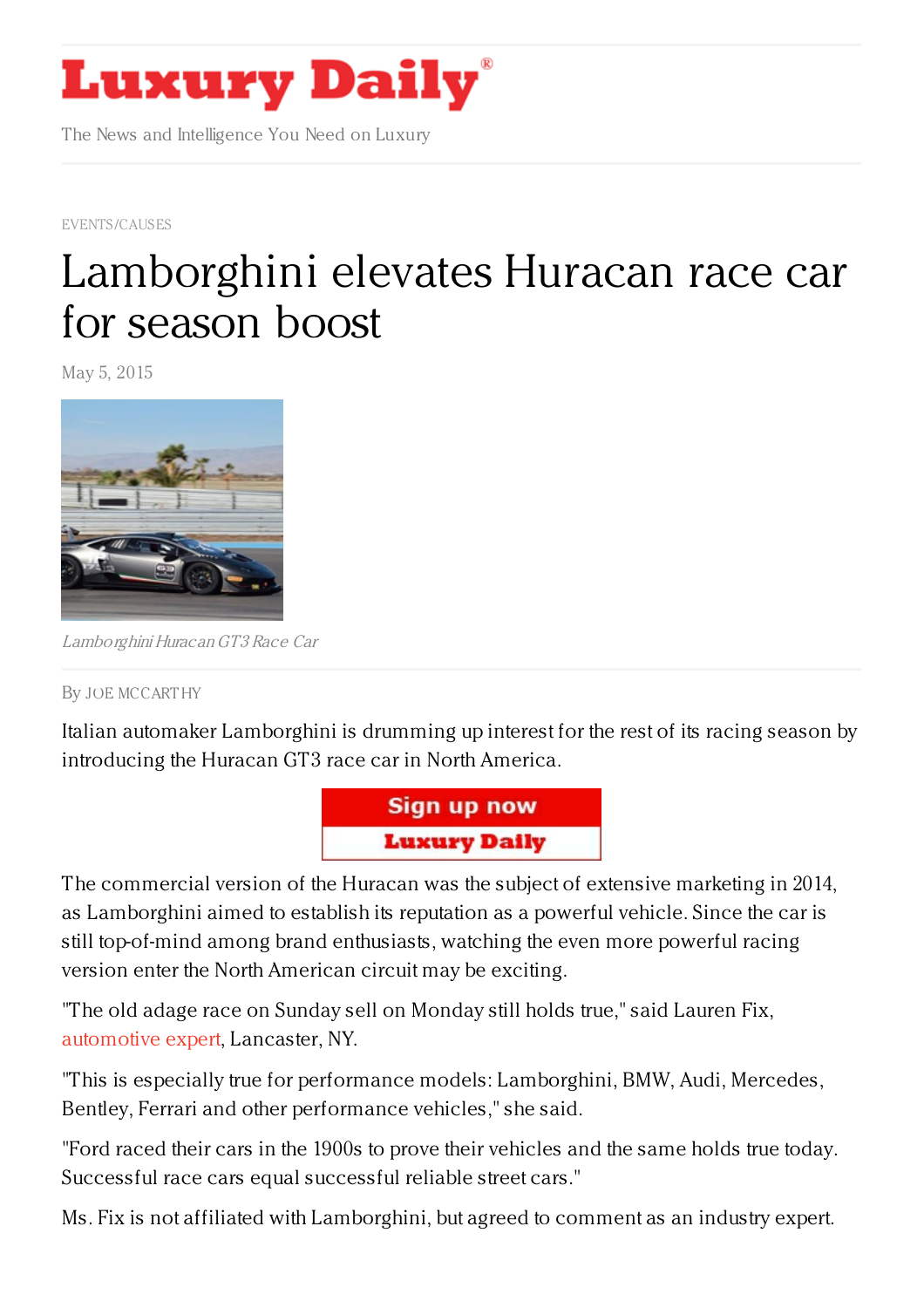[Lamborghini](http://www.lamborghini.com/en/home/) did not respond by press deadline.

Turbo boost

The Huracan model was released in 2014 to much fanfare. Now, the Huracan GT3 is being hailed as "the most sophisticated machine in the Lamborghini motorsports program." Such lofty pronouncements do not go unnoticed among fans of a brand used to high-flying descriptions.

The car made its debut over the weekend at the 2015 Lamborghini Blancpain Super Trofeo North America championship.



Lamborghini Blancpain Super Trofeo North America championship

Fans were invited to watch live streams of the event, and the brand posted recaps and visuals on social media.

The 2015 Super Trofeo season consists of 12 rounds at six circuits in North America, Europe and Asia.



## Lamborghini Super Trofeo race

All drivers will race for a spot in the World Final, Nov. 19-20 at Sebring International